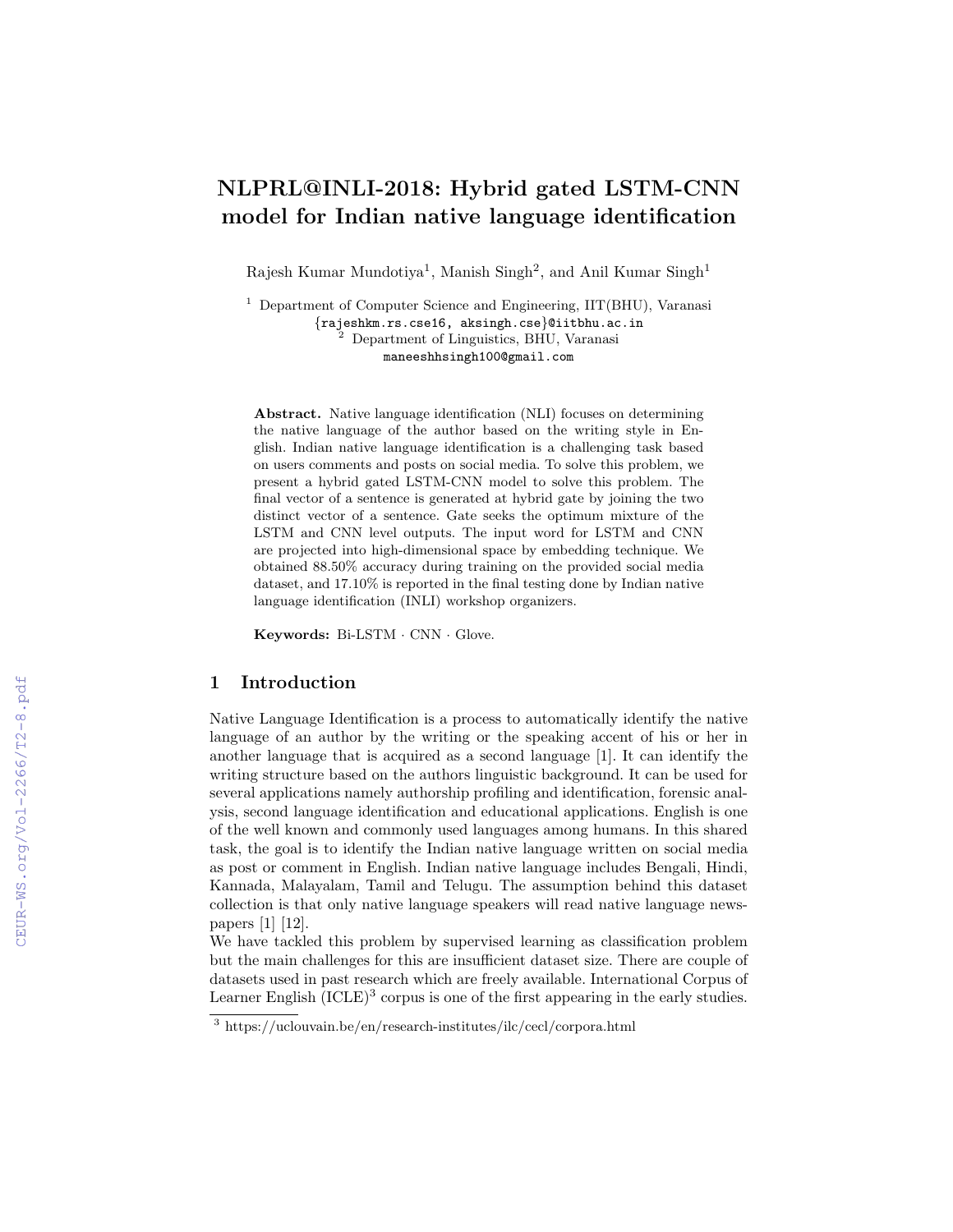2 Rajesh Kumar Mundotiya et al.

It was publicly used for prediction of native language of learner based on his/her writing style. It was released in 2002 and updated in 2009.

In the following sections; we mentions related work in Section 2, we describe the proposed model and training procedure in Section 3, we show the result and analysis in Section 4 and finally, draw conclusion in Section 6.

## 2 Related Work

Native language identification is a new and significant problem. Language learners are prone to make mistakes similarly if machines can learn the same tendencies of making mistakes then it may help in developing systems for educational domain. Several researchers worked on this problem and similar problem like second language acquisition. One of the earliest work, Tomokiyo and Jones (2001) tried to discriminate non-native statements from native statements, written in English by Nave Bayes [2].

Kochmar et al. (2011) has performed experiments on prediction of the native languages of Indo-European learners. He treated this problem as binary classification and use linear kernel SVM. The features used for prediction were n-grams and words. Also, The errors were tagged manually within the corpus [3]. Besides this, some other [4], [5] also used the SVM with different features.

In the recent past, word embedding and document embedding has gained much attention along with other features. Vector representations for documents were generated with distributed bag-of-words architectures using Doc2Vec tool. The authors developed a native language classifier using document and word embedding with an accuracy of 82% for essays and 42% on speech data [6]. Yang et al. (2016) have purposed hierarchical attention network for classification problem. They required vast corpus size attend the significant word and sentence by attention mechanisms [10]. Kim (2014) used the convolutional neural network and got a state-of-the-art accuracy, but it can hold contextual information till window-size. [11]

In 2017 another shared task on NLI was organized. The corpus included essays and transcripts of utterances. According to Malmasi et. al. (2017), the ensemble methods and meta-classifiers with syntactic or lexical features were the most effective systems [7].

## 3 Model Description

The model architecture is showed in figure 1.

Each document includes m sentences and each sentence within a document consists of n words. The word level input  $w_{i*n}$  projected into high-dimensional vector space with the help of pretrained glove English word embedding,  $w_{i*n} \in \mathbb{R}^k$ , where  $k$  is word vector's dimension,  $i$  and  $n$  represents sentence and word respectively. The word level input is converted into sentence level input by using a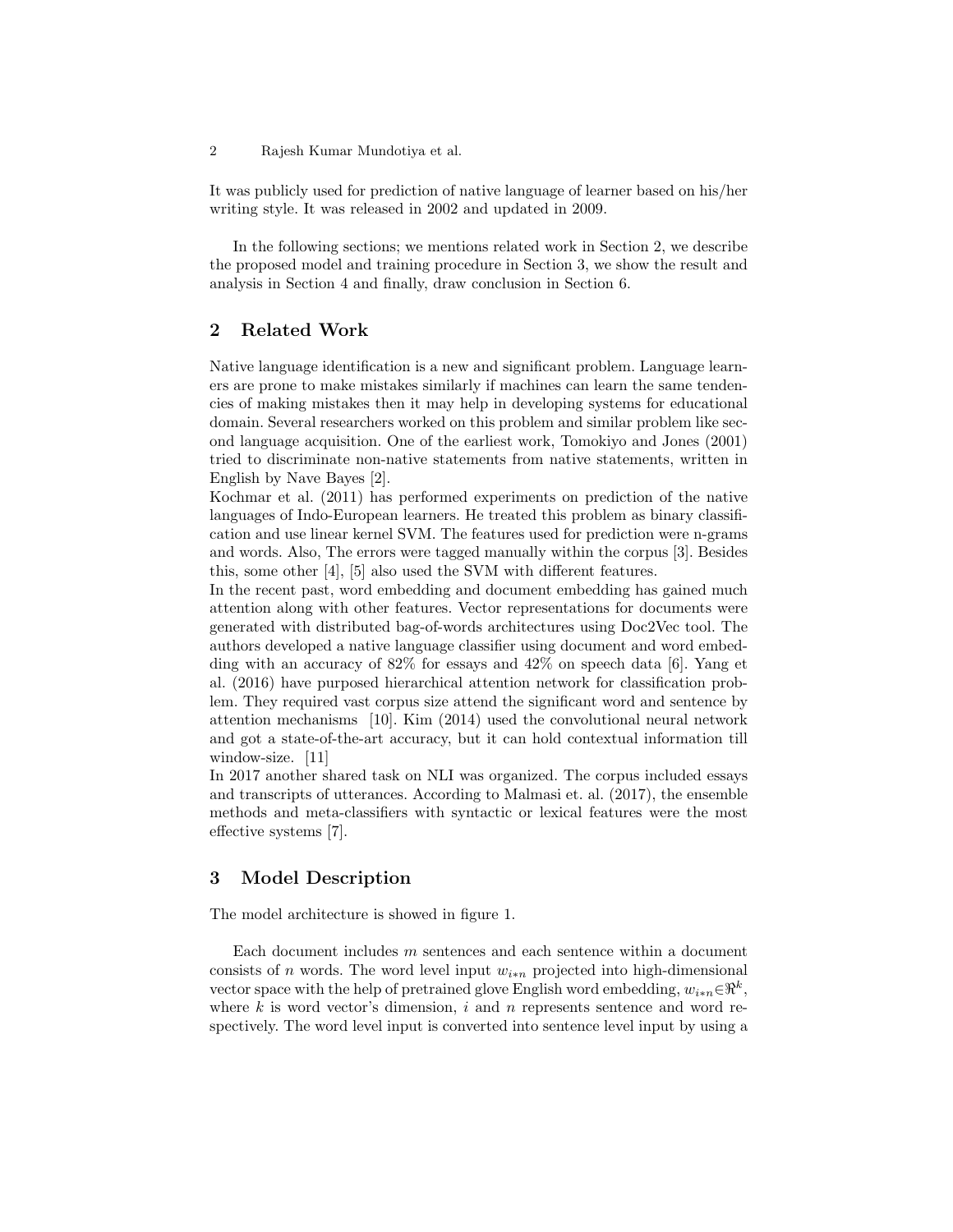

Fig. 1. Hybrid gated LSTM-CNN system architecture.

bidirectional LSTM. This is achieved by linearly combining the last hidden state of forward and backward LSTM.

$$
x_{st}^{word} = W_s^f h_f^{st} + W_s^r h_r^{st} + b_s \tag{1}
$$

Where,  $s_t \in S$ , S is the total sentences in a document and  $h_{st}^f, h_{st}^r \in \mathbb{R}^k$  are the forward and backward LSTM's end hidden states, respectively.  $w_s^f, w_s^r \in$  $\mathbb{R}^{k*k}$  and  $b_s \in \mathbb{R}^k$  are trainable parameters and  $x_{st}^{word} \in \mathbb{R}^k$  is the final vector representation of the sentence  $s_t$ . Similarly, with the help of bidirectional LSTM, we will retrieve the single vector representation of the document. It will take vector representation of the sentences [10] as input.

$$
x_{dt}^{word} = W_d^f h_f^{dt} + W_d^r h_r^{dt} + b_d \tag{2}
$$

Where  $d_t \in D$ , D is the number of documents which is composed of the combination of the last hidden state of the forward and backward LSTM, represented by  $h_{dt}^f, h_{dt}^r \in \mathbb{R}^k$  respectively.  $w_d^f, w_d^r \in \mathbb{R}^{k*k}$  and  $b_d \in \mathbb{R}^k$  are trainable parameters and  $x_{dt}^{word} \in \mathbb{R}^k$  is the final vector representation of the sentence  $d_t$ .

Convolutional neural network [11] helps to extract features by applying convolving filters on input word vector. Let  $w_t \in \mathbb{R}^k$ , where  $k^{th}$  is the dimensional vector like to the  $i^{th}$  word in the document. A document length of length  $n * m$  is represented as:

$$
w_{1:n*m} = w_1 \oplus w_2 \oplus w_3 \oplus w_4 \oplus \ldots, \oplus w_{n*m}
$$
\n
$$
(3)
$$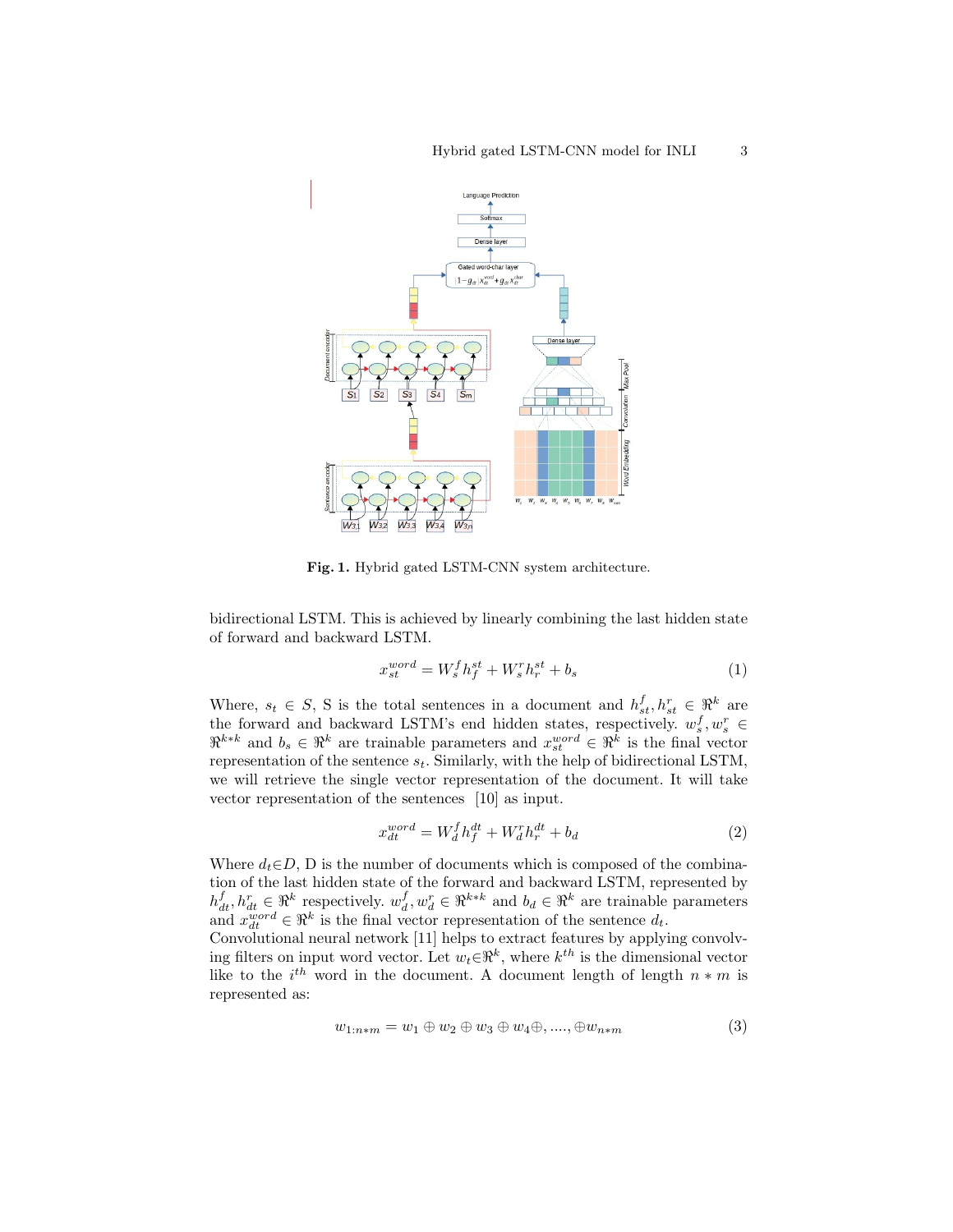#### 4 Rajesh Kumar Mundotiya et al.

A convolution operation involves a filter and the size of this filter size shows h-gram of words. The filter moves over the entire document  $\{w_{1:h}, w_{2:h+1}, \dots\}$ 

,  $w_{n*m-h+1:n*m}$ } and generate features  $\{c_1, c_2, \ldots, c_{n*m-h+1}\}$ . These generated features produce a feature map c.

$$
c = [c_1, c_2, \dots, c_{n*m-h+1}] \tag{4}
$$

Now we want to extract most important feature from feature map, so we apply max-over-pooling on this feature map that gives maximum value  $\hat{c} = max\{c\}$ as the feature crossponding to this particular filter. This process extracts one feature from one filter. This model uses multiple filters with different h-gram to extract multiple features. These different extracted features concatenated and flatten before passing in the dense layer. We have  $D$  documents, for each document the entire process is repeated. The final vector representation of the sentence  $d_t$  is  $x_{dt}^{char} \in \mathbb{R}^k$  where  $d_t \in D$ .

The assumption is that, bidirectional LSTM can capture the entire document features regarding language model into  $x_{dt}^{word}$  and n-gram features for convolutional neural network into  $x_{dt}^{char}$ . If both combine, then it may help to distinguish the Indian languages. The gated word-char layer combines these two types of vector generation from bidirectional LSTM and convolutional neural network. The process of mixing generated vectors  $x_{dt}^{word}$  and  $x_{dt}^{char}$  is done by gate  $g_{dt}$ , where  $g_{dt}$  is also a dense layer with sigmoid activation function.

$$
g_{dt} = \sigma(v_g^T x_{dt}^{word} + b_g)
$$
\n<sup>(5)</sup>

$$
x_{dt} = (1 - g_{dt})x_{dt}^{word} + g_{dt}x_{dt}^{char}
$$
\n
$$
(6)
$$

Where  $v_g \in \mathbb{R}_d$  and  $b_g \in \mathbb{R}$  are, weight vector and bias respectively which are trainable parameters. Miyamoto and Cho (2016) applied this approach at word level on language model to handle out-of-vocabulary and unusual words [8]. Hashimoto and Tsuruoka (2016) has also applied a very similar approach on compositional and non-compositional phrase embedding and achieved state-ofthe-art score on verb disambiguation and compositionality detection tasks [9]. The features from the gated word-char layer pass to the dense layer with softmax. The output is the probability distribution over languages.

$$
p = softmax(v_s^T x_{dt} + b_s)
$$
\n(7)

Where  $v_s$  and  $b_s$  are, weight vector and bias respectively which are trainable parameters.

## 4 Experiment

#### 4.1 Dataset

We have evaluated our model on the dataset provided by the task organizers. The dataset contains English comments of Facebook users. English comments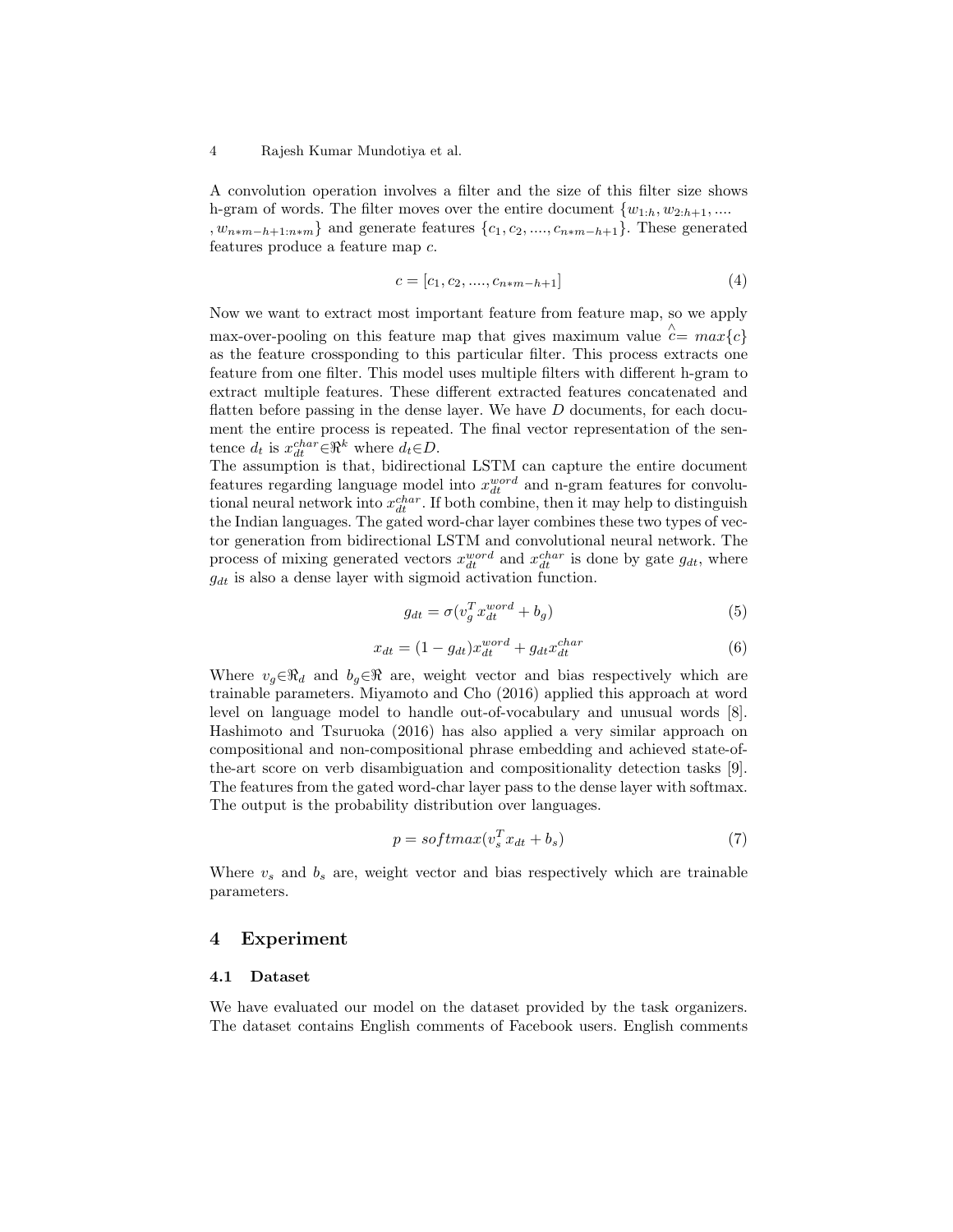are written in native language by users whose native language includes Bengali (BE), Hindi (HI), Kannada (KA), Malayalam (MA), Tamil (TA) and Telugu (TE). The statistics of the train dataset are summarized in Table 1. We divided the training dataset into training and validation data in the ratio of 90:10.

Language  $\#$  of Documents in train dataset Bengali 202 Hindi 211 Kannada 203 Malayalam 200 Tamil 207 Telugu | 210

Table 1. Training data statistics

### 4.2 Model configuration and training

The given dataset is preprocessed to remove multiple occurrences of punctuation symbols which occurred in between the sentences or at the end of the sentences. Periods, question marks and exclamation marks are some of the punctuation symbols that occurred in the available dataset. Punctuation symbols present at the end of the sentence defines the sentence boundary hence such kinds of repeated symbols are replaced by single symbol. There were some occurrences of emojis which are also removed. After preprocessing the obtained list of words is lemmatized<sup>4</sup> to obtain the root word using the grammatical rules of the concerned language. There is variation in the occurrence of number of sentences and number of words in a sentence for different language document. To overcome this issue, we perform padding.

Each word is represented in 100 dimensions vector using pre-trained glove embedding. Glove embedding <sup>5</sup> is trained on 6 billion tokens of the combination of Gigaword5 + Wikipedia2014 dumps. Some words are not present in glove embeddings, which are represented by the glove vector dimension of random uniform distribution range from  $-1$  to  $+1$ . We have set 20 as maximum document length and 300 as maximum sentence length. Number of hidden units is fixed as 100 for each directional layer at sentence level and document level. The convolutional neural network uses three convolutional layer whose filter size is 2, 3 and 5 respectively however stride size is fixed as 1 for all convolutional layer. A dense layer of the convolutional neural network has 100 hidden units that represents a document. We have 6 prediction classes (HI, BE, KA, MA, TA, TE), so number of hidden units in final prediction layer will be based on number of prediction classes.

<sup>&</sup>lt;sup>4</sup> https : //www.nltk.org/<sub>m</sub>odules/nltk/stem/wordnet.html

<sup>5</sup> https://nlp.stanford.edu/projects/glove/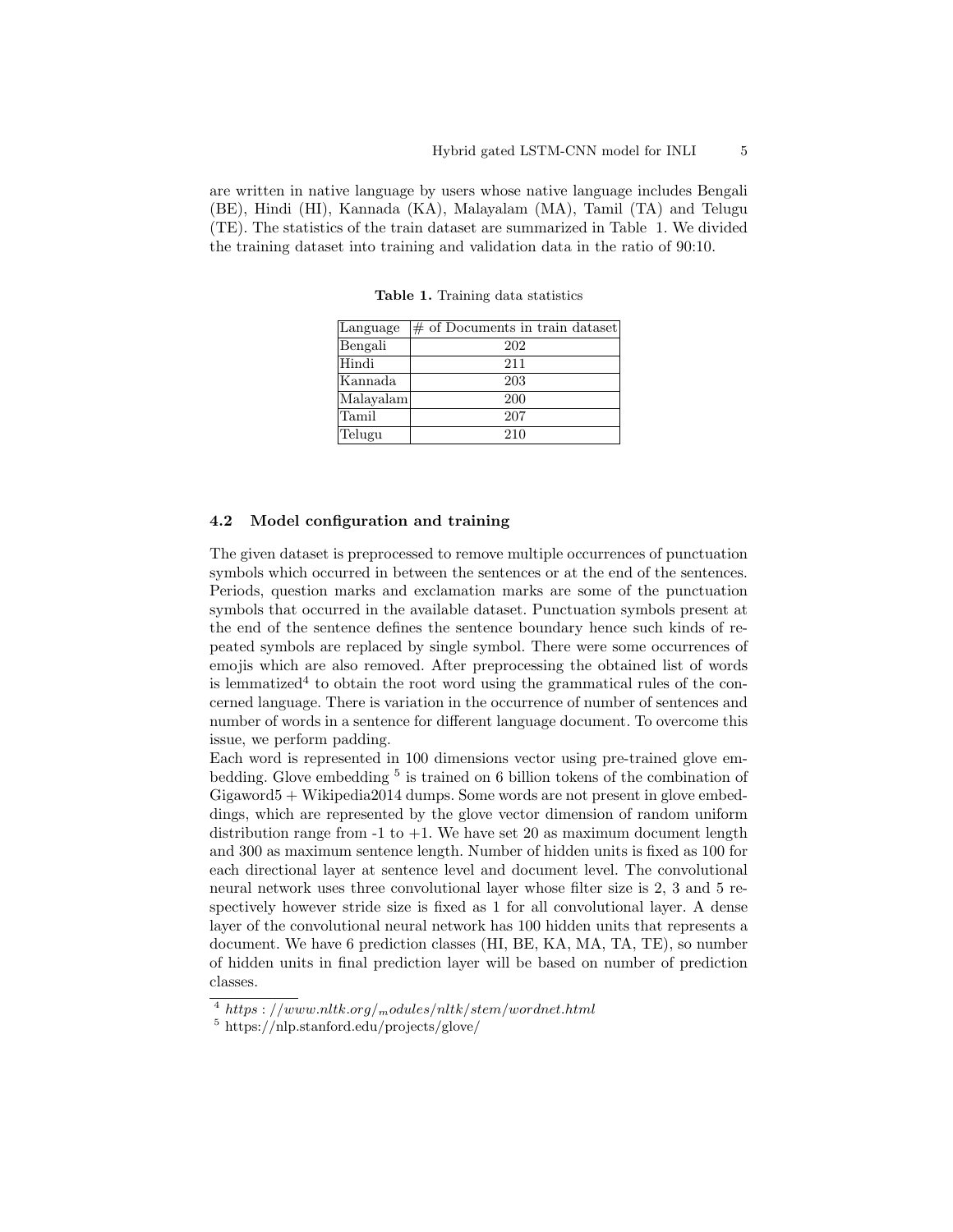The entire network is trained by Adam optimizer with epoch and mini-batch size of 15 and 10 respectively. Model is implemented on GeForce 840 GPU using keras <sup>6</sup> neural network library.

## 5 Result and Analysis

The task organizers evaluated the model on different metrics such as precision, recall and F-score for each language with overall accuracy. Two different test sets are provided for evaluating the model. The number of document in test set1 and test set2 are 783 and 1185 respectively. The obtained result is given in Table 2. We obtain the overall accuracy of 15.3% for test set1 and 17.1% for test set2 Indian native language identification. Our model retrieved more relevant documents for Tamil language as compared to other languages during testing phase. For Hindi and Tamil language, our model achieves highest F1-score for Testset1 data.

We obtained accuracy of  $88.5\%$  on training dataset however there is significant drop in the result during the testing phase which indicates over-fitting as a probable reason. There is significant difference in the number of documents shared for the training and testing phase. Considering the size of trainable data used during the training phase, our model was unable to predict more generalized features due to this large number of random word embeddings were formed which inturn reflects poor results during the testing phase.

|           | Testset1 |       |       | Testset2                                             |       |       |
|-----------|----------|-------|-------|------------------------------------------------------|-------|-------|
| Class     |          |       |       | $Prec(\%) Rec.(\%) F1(\%) Prec.(\%) Rec.(\%) F1(\%)$ |       |       |
| <b>BE</b> | 0.00     | 0.00  | 0.00  | 47.60                                                | 4.80  | 8.80  |
| HI        | 30.60    | 16.30 | 21.30 | 12.70                                                | 18.80 | 15.20 |
| KA        | 10.40    | 21.60 | 14.00 | 18.00                                                | 14.40 | 16.00 |
| MA        | 2.70     | 2.20  | 2.40  | 15.90                                                | 13.00 | 14.30 |
| TA        | 14.50    | 40.00 | 21.30 | 12.00                                                | 33.60 | 17.70 |
| <b>TE</b> | 15.00    | 25.90 | 19.00 | 28.40                                                | 23.20 | 25.60 |
| Overall   |          | 15.30 |       |                                                      | 17.10 |       |

Table 2. Performance analysis on Testset1 and Testset2

## 6 Conclusion

The purposed hybrid gated LSTM-CNN model for identifying the Indian native languages, namely Bengali, Hindi, Kannada, Malayalam, Tamil and Telugu, posted on social media in English by the native speaker of those languages.

<sup>6</sup> https://keras.io/